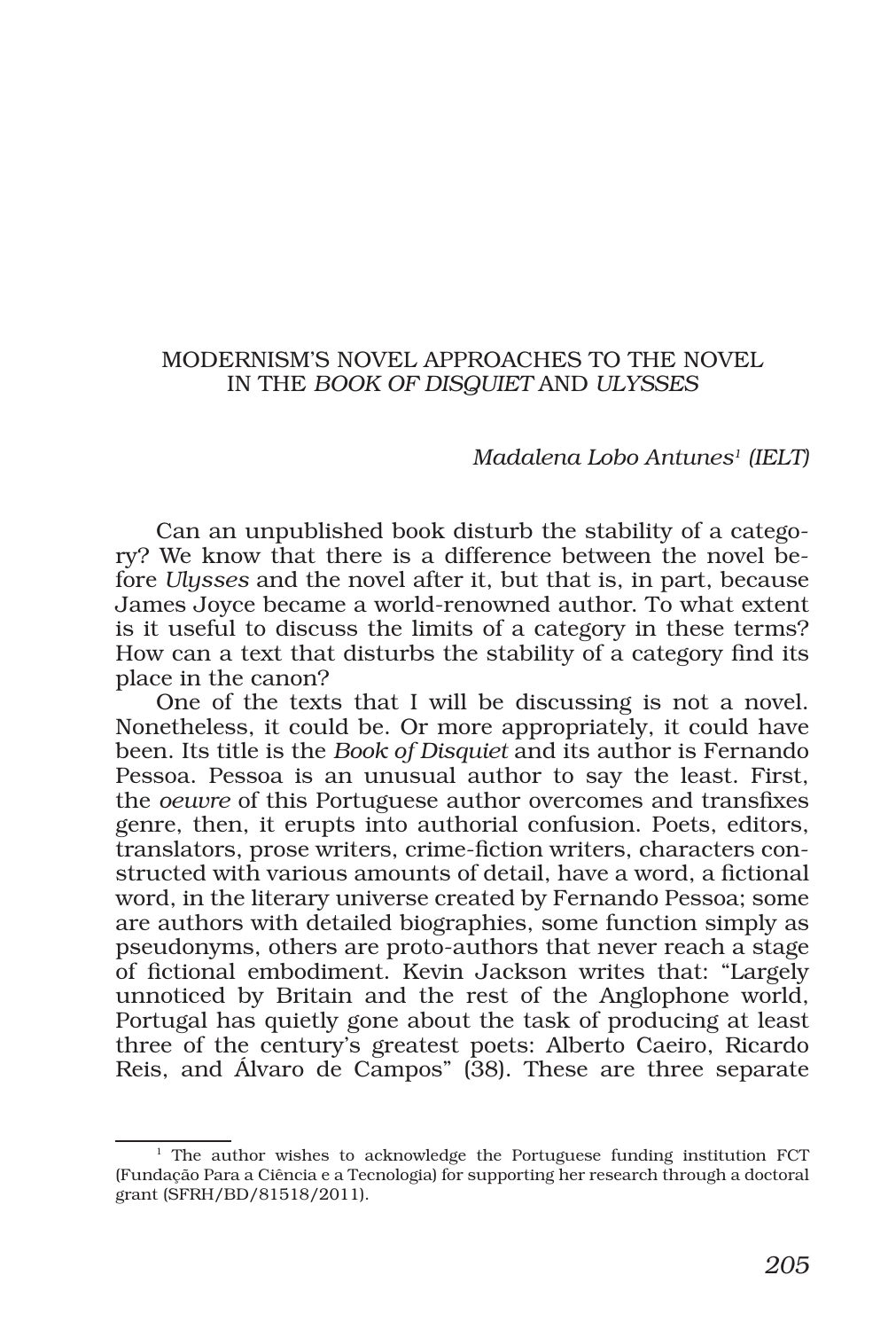authors and three separate literary projects with fictional biographies. Besides these three poets, protagonists in Pessoa's literary galaxy, there is also a prose-writer, the author of the *Book of Disquiet*.

Very few of Fernando Pessoa's literary projects were completed. The *Book of Disquiet* is the most obvious example of a megalomaniac undertaking that remains dispersed but has been fashioned into a somewhat solid literary object as a book by posterity. Editors have chosen to organize the texts chronologically or thematically<sup>2</sup>, however, Fernando Pessoa died without making a final decision as to what the book would be and how it would be organized. Even though it never acquired final form, some of the texts that the author indicated as being part of the *Book* were published in literary journals in Pessoa's lifetime. Many of them, however, were left in an envelope marked *Book of Disquiet* as finished texts or fragmentary notes. There is also the question of authorship. Initially destined to be the work of its real author, Fernando Pessoa (cf. Sepúlveda, *Livros*, 2014), the book acquired another authorial mark, that of fictional Vicente Guedes, a decadent aristocrat, prior to its final authorial unity and the signature of the also fictional, Bernardo Soares. In a note precisely about this transition – from Vicente Guedes to Bernardo Soares – Fernando Pessoa writes the following concerning this turning point:

The organization of the book should be based on a highly rigorous selection from among the various kinds of texts written, adapting the older ones – which lack the psychology of Bernardo Soares – to that true psychology as it has now emerged"3 (*Prose*: 471).

In this way it becomes obvious that the authorial identification of each text is done after its composition.

As Pedro Sepúlveda has shown, Pessoa's character-authors are constantly producing editorial conundrums. Moreover, the creation of fictional characters could have been the natural consequence of Pessoa's desire to organize books and collections of books, a practical solution to bring together the creative chaos

<sup>2</sup> Cf. Zenith *Desasossego*, 2011, as an example of the first case and Pizarro *Desasocego*, 2010, as an example of the second. 3 "A organização do livro deve basear-se numa escolha, rígida quanto possível,

dos trechos variadamente existentes, adaptando, porém, os mais antigos, que falhem à psicologia de Bernardo Soares, tal como agora surge, a essa vera psicologia." (Pessoa, *Desassossego*: 509)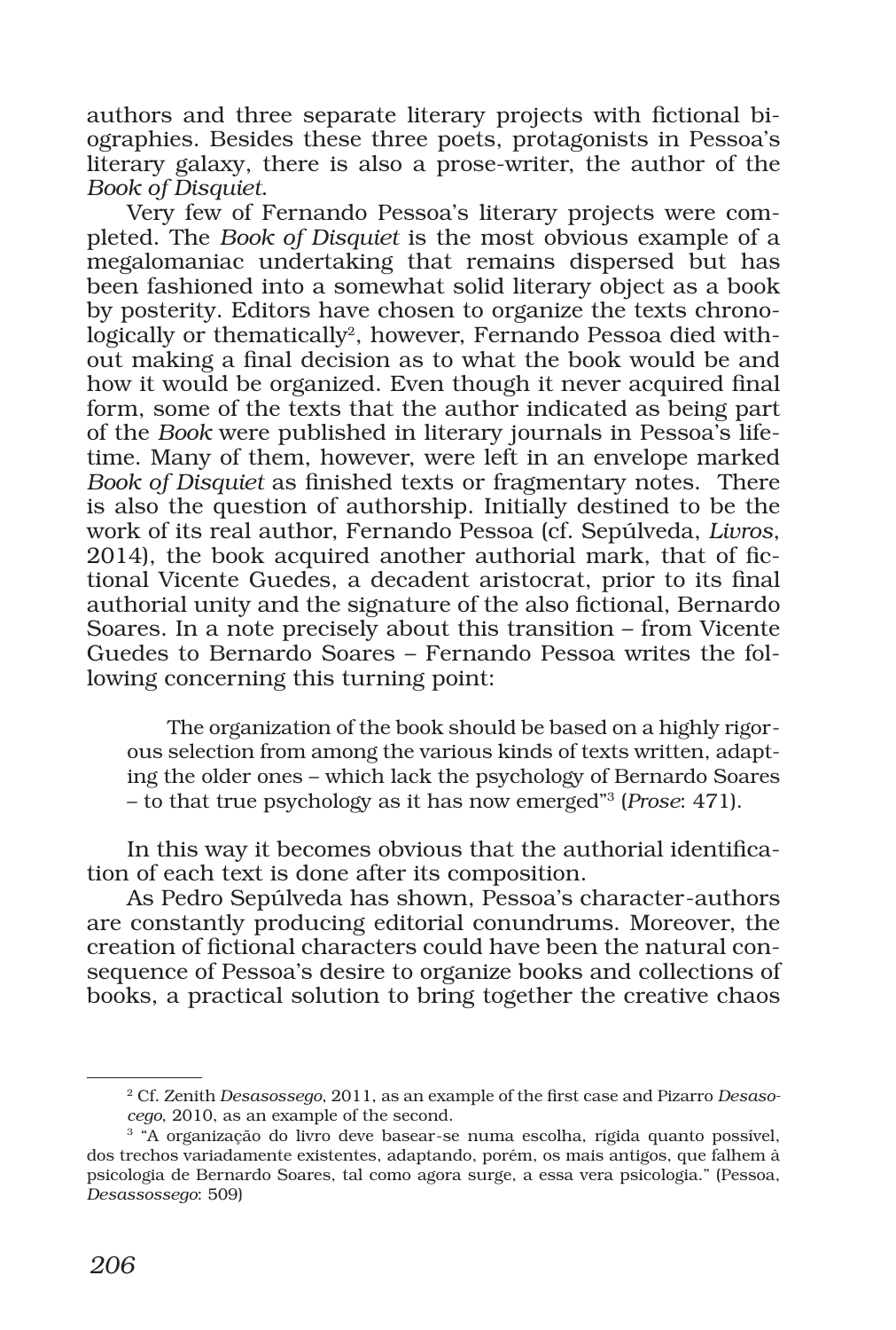forced by the writing of different projects in different genres (cf. Sepúlveda, *Livros* 2014). Pessoa occasionally created fictional editorial roles where fictional editors are to present the works of his fictional authors. In the case of the *Book of Disquiet*, the fictional editor has the same name as the actual author, Fernando Pessoa.

In one of the many prefaces Fernando Pessoa wrote for the *Book* he describes, how he met the fictional writer of the book, inserting himself in the work through a fictional paratextual role. Upon meeting this man, the fictional author of the *Book of Disquiet*, the fictional editor, named Fernando Pessoa, decides that he should publish the book and support Bernardo Soares' editorial endeavour. Fernando Pessoa describes Bernardo Soares in the following manner:

Fairly tall and thin, he must have been about thirty years old. He hunched over terribly when sitting down but less so standing up, and he dressed with a carelessness that wasn't entirely careless. In his pale, uninteresting face there was a look of suffering that didn't add any interest, and it was difficult to say just what kind of suffering this look suggested $4$  (5).

Pessoa underlines Bernardo Soares' inability to impress. Furthermore, he explains why he became the person responsible for publishing this author's work:

Nothing ever prompted him to have friends or lovers. I was the only one who was in some way his intimate. But even if I always felt that I was relating to an assumed personality and that he didn't really consider me his friend, I realized that he needed someone to whom he could leave the book that he left<sup>5</sup>  $(6)$ .

This socially inept nobody, a scrivener like Melville's Bartleby, meets Fernando Pessoa in a restaurant and by chance takes

<sup>4 &</sup>quot;Era um homem que aparentava trinta anos, magro, mais alto que baixo, curvado exageradamente quando sentado, mas menos quando de pé, vestido com um certo desleixo não inteiramente desleixado. Na face pálida e sem interesse de feições um ar de sofrimento não acrescentava interesse e era difícil definir que espécie de sofrimento esse ar indicava (...)." (Pessoa, *Desassossego*: 43)<br><sup>5</sup> "Nada o aproximou nunca nem de amigos nem de amantes. Fui o único que, de

alguma maneira estive na intimidade dele. Mas – a par de ter vivido sempre com uma falsa personalidade sua, e de suspeitar que nunca ele me teve realmente por amigo – percebi sempre que ele alguém havia de chamar a si para deixar o livro que deixou." (Pessoa, *Desassossego*: 45)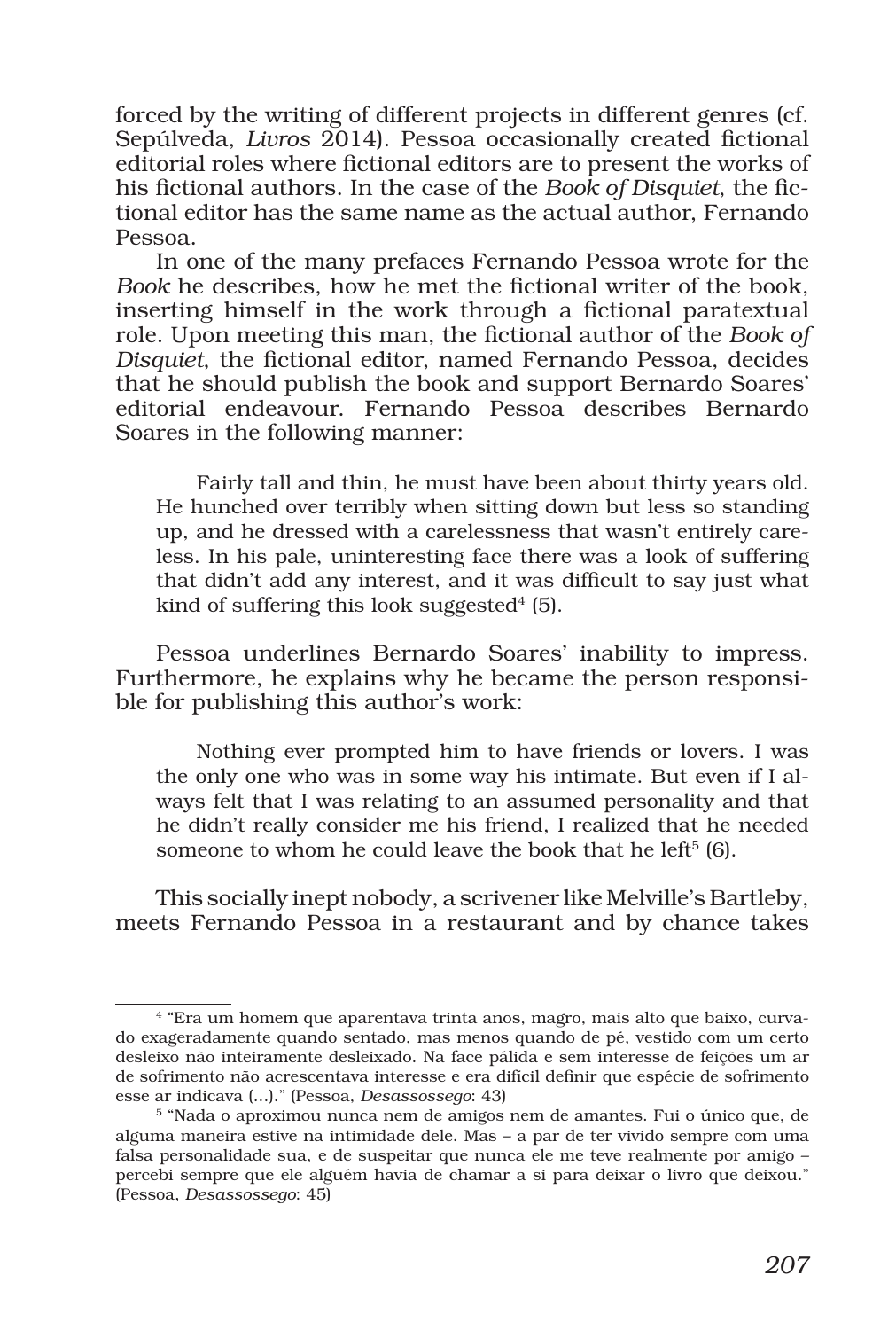him to visit his house where the assistant-bookkeeper hands him his book. Fernando Pessoa not only takes an interest in the book, but he offers to become its patron. Bernardo Soares is a solitary figure, a discrete writer that scribbles and comments on the events that take place in his insignificant life and random self-analytical thoughts. Fernando Pessoa is the publisher of a recent obscure literary review that Bernardo Soares not only knows but also has read and admires. On meeting Pessoa, Soares is impressed and responds to their literary connection by sharing his otherwise secret book. According to Pessoa-the editor, the book would have perished in nothingness, had it not been for this meeting, due to its author's inability to establish social connections with anyone. There are many incongruities in Fernando Pessoa's description of Bernardo Soares. Pessoa is, in that fictional context, like the narrator in *Bartleby the Scrivener*, an outsider observing an odd man, in this case, one with literary inclinations.

The timeline of the *Book of Disquiet* is a long one. The firstperson narrator, the voice that speaks of his attempt to write the book, reiterates his insignificance. Written from 1913 to 1934 as separate texts, some acquiring finished form, others remaining as fragments, the *Book of Disquiet* is under constant revision and transformation throughout Pessoa's life. The earlier texts appear closer in tone to the decadence related to end of century symbolism and to aristocrat Vicente Guedes, whereas the later ones come together as the musings of the narrator-author that I have already mentioned, Bernardo Soares. These are of a particular aesthetic tone that drifts away from symbolism, representing a different kind of personal decadence, the solitude of someone who has almost nothing besides writing, a solitary activity. Bernardo Soares is the character of his own book wherein he repeatedly declares his inability to finish or give substantial form to "his" book. This, of course, mirrors Fernando Pessoa's own problems in giving shape to the *Book of Disquiet*. So, to make this clearer – the character and his creator face the same problem simultaneously – experiencing constant defeat from their writing.

In one of the texts of the book, the narrator claims that it is composed of "his" confessions and in another he describes it as his "factless autobiography". The narrator enables the confusion at to how the book should be characterized in terms of genre.

Returning to my initial questions: seeing as one book or text is not sufficient to trigger the creation of a new literary genre, how can one examine the possibility of the *Book of Disquiet* in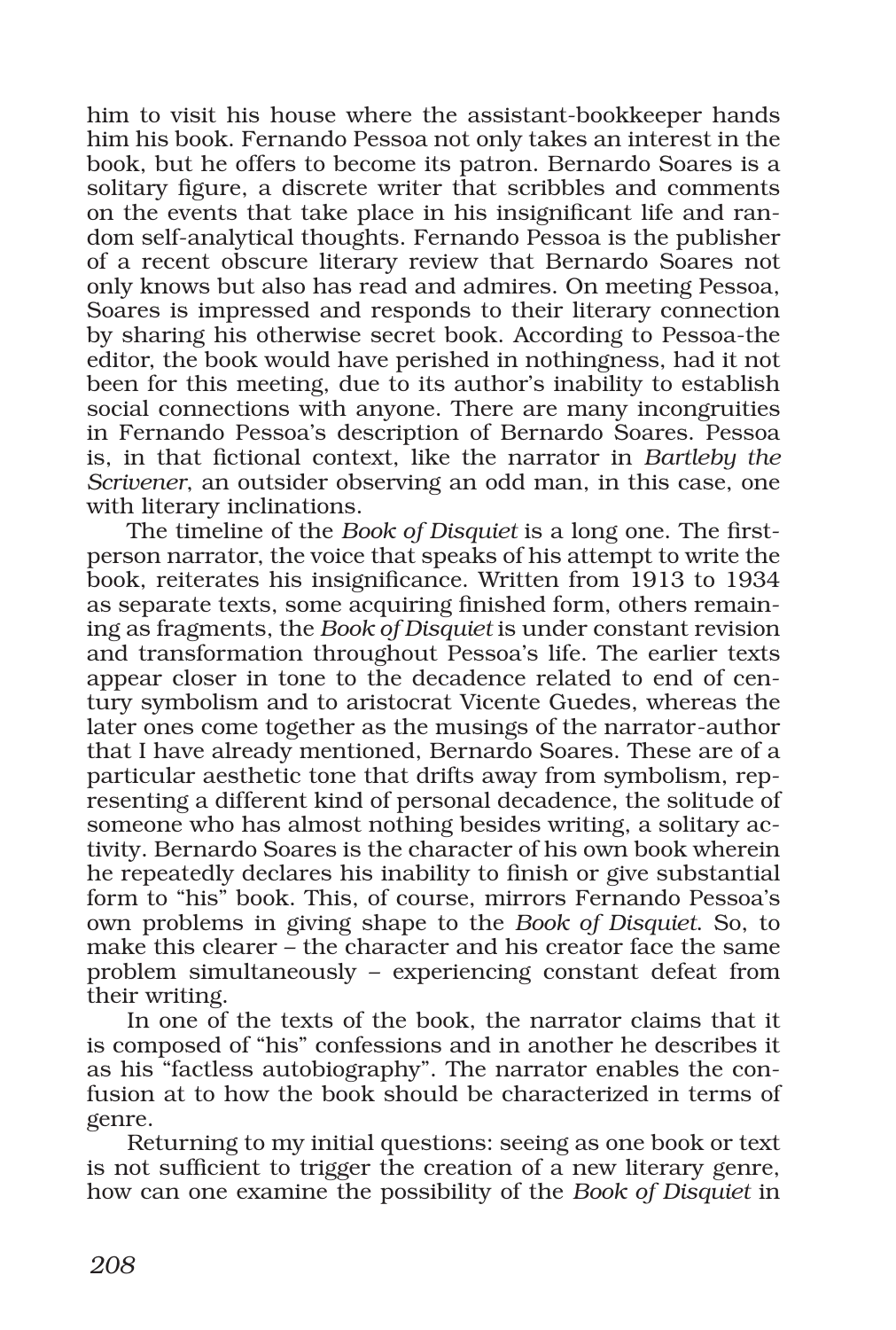the literary canon? This gesture necessarily implies turning the term 'novel' as category inside out. This can be substantiated by the research begun by Kenneth David Jackson concerning his theory of adverse genres in Fernando Pessoa: "By practicing adverse genres, which are historical literary forms with a diverse or estranged content, Pessoa makes a revolution in the way language is understood, leading a radical revision of Western literary practice" (18). This is Jackson's hypothesis, a theory of everything, so to speak, that could explain Fernando Pessoa's authorial universe. For the same critic it is the *Book'*s similarities with the autobiographical genre that bring it closer to the novel: "When read in its totality, the 'Book' as a journal or diary takes on characteristics of the modern novel through character development and becomes an open work of art through its indeterminacy." (167).This inevitably creates instability in the novel as genre and brings about questions as to the novel's capacity for verisimilitude prior to the modernist transfiguration of the genre. The other example that produces a similar effect of bringing instability to the category of genre, *Ulysses*, is held together by a backbone of chapters divided into episodes, with a classical parallel. However, in the *Book of Disquiet* there is no such backbone. In a single novel, *Ulysses*, James Joyce explores several genres, subgenres and styles. Prose, poetry, drama, stream of consciousness, so-called female literature, psychodrama, in a gesture that brings together novelistic characteristics often as parody, as one can see, for example, in the 'Nausicaa' episode in Gerty Macdowell's narration. One could argue, therefore, that Joyce also explores "adverse genres" and makes different genres equivalent, bringing them together in an epic novel and thereby dismissing their hierarchical structure. In *Ulysses* there is a route that can be traced, one can imagine that, if the Odysseus parallel runs its course the novel will eventually end in a space that will very likely resemble Ithaca. In *Ulysses* there is a multiple universe of perspectives, even though it is clear that there is one protagonist, Leopold Bloom, and another very important character, Bloom's desired son, Stephen Dedalus. However, one can also observe a sort of collective abstract protagonist in Leopold and Molly Bloom's relationship. If one accepts this possibility then this could be another one of James Joyce's innovation to the novelistic genre. The novel ends with the voice of Molly Bloom's inner thoughts, even though she is a character with a mostly silent role. Up to that point she is mentioned, described, and even judged, but only in the final pages does she enlighten us as to the problematic issues in her marriage. Molly and Leopold's relationship and the way it intertwines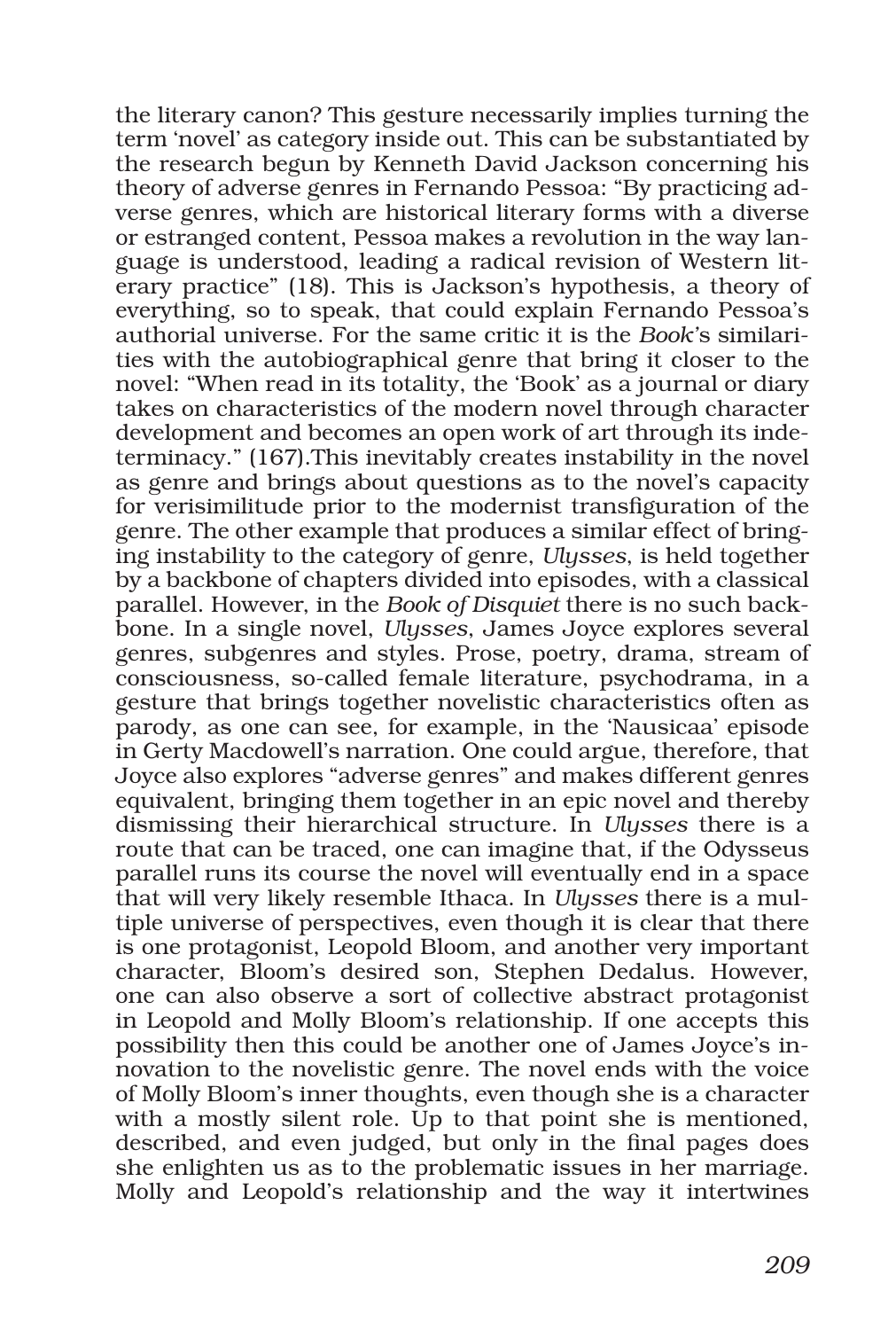with Stephen Dedalus' family life (his difficult relationship with Simon Dedalus, his siblings' poverty) is the main topic explored from different characters' perspectives.

James Joyce explores family dynamics and the way they are transformed. In the beginning of the novel, Stephen is struggling to accept his mother's death and the fact that he refused to pray at her deathbed. Her death triggers the alcohol fuelled emotional downfall of her husband, Simon, and Stephen's rejection of his father. This is the Dedalus family's drama. Simon Dedalus, however and unlike Leopold Bloom, has a fascinating public persona and attracts the admiration of his fellow Dubliners. Leopold and Molly Bloom have their own family crisis because they have not had a successful sexual relationship since the death of their son, Rudy. We know this because Leopold Bloom says at one point: "Could never like it again after Rudy" (Joyce, *Ulysses*: 213). Even though this does not mean that he is not a sexual being, it is a burden he carries and one he cannot escape.

*Ulysses* is constructed around social experiences and the expectations created by social conventions and this is brought about by urban coexistence. Desmond Harding considers that:

As Bloom traverses the city (…) the centripetal force of his empathetic consciousness engages with the life of the city; indeed his odyssey evokes and contains life-sustaining memories and desires and much as it chronicles the ambivalent and complex life-work of a metropolis" (134).

James Joyce leads us to interpreting the possibility that Leopold Bloom could become a surrogate father to Stephen Dedalus, and the "Ithaca" episode is the final test of this possibility, but Stephen does not want Bloom to play that role in his life.

As I mentioned before, Bernardo Soares' defining characteristic is insignificance. This becomes the justification for the book never becoming something concrete. He speaks of himself in such terms: "I'm the character of an unwritten novel wafting in the air, dispersed without ever having been, among the dreams of someone who didn't know how to complete me"6 (Pessoa, *Disquiet*: 227). Here one can see that Bernardo Soares is describing a creator outside of himself, an abstraction, but

<sup>6</sup> "Sou uma figura de romance por escrever, passando aérea, e desfeita sem ter sido, entre os sonhos de quem não me soube completar" (Pessoa, *Desassossego*: 265)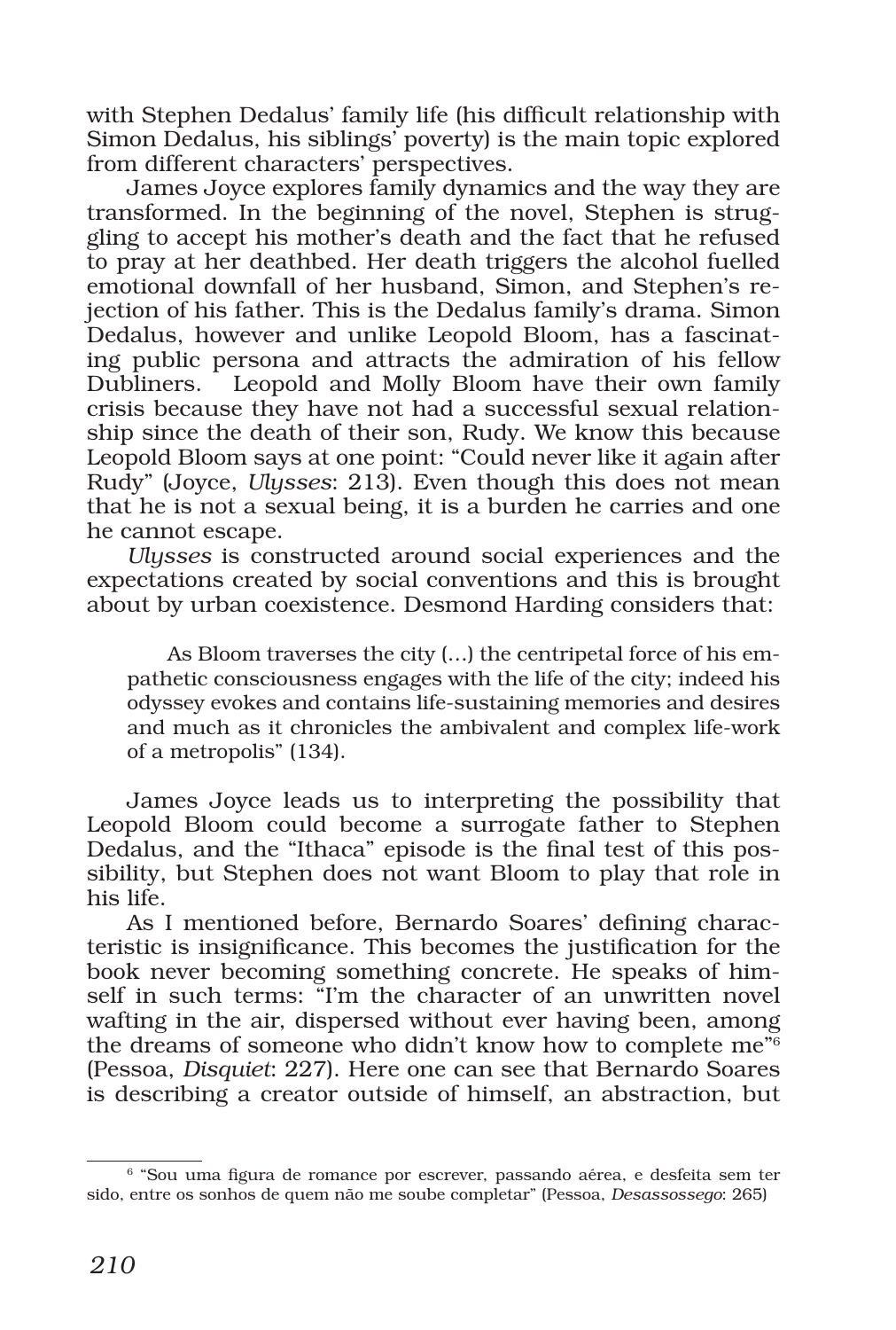there is a clear space between the character and its creator, and the creator is an abstract entity. It's as if his insignificance is the natural result of his creator's indecisiveness, his failure. In another text, however, this is not the case:

How I envy those who produce novels, those who begin them and write them and finish them! I can imagine novels by chapter, sometimes with the actual phrases of dialogue and the narrative commentary in between, but I'm incapable of committing those dreams of writing to paper7 (Pessoa, *Desassossego*: 250).

Soares identifies himself as someone who desires to write a novel but is too inept to conclude it. He is a failure at literature just as he is a failure at life. Nonetheless, he is less of a failure than he claims to be – that is the irony of it all – by writing the book, his book, he proves himself wrong. In another text he explains how at times he feels less real than his surroundings:

Sometimes, when I'm actively engaged in life and have as clear a notion of myself as the next man, my mind is beset by a strange feeling of doubt: I begin to wonder if I exist, if I might not be someone else's dream. I can imagine, with an almost carnal vividness, that I might be the character of a novel, moving within the reality constructed by a complex narrative, in the long waves of its style $8$ (Pessoa, *Disquiet*: 245).

In this case lucidity brings uncertainty and a clear notion of self generates doubt. The reader can interpret this as a character coming to terms with his fictionality or a human being accepting his social insignificance. In this case, metaphors are constructed around their literal potential, references destroyed and then reconstructed but in a slightly different manner, and language reiterates the character's ambivalence to reality and the ambiguity of his place in fiction. The more one collects information and reads on the more puzzling it all becomes, most

<sup>7</sup> "Como invejo os que escrevem romances, que os começam, e os fazem, e os acabam! Sei imaginá-los, capítulo a capítulo, por vezes com as frases do diálogo e as que estão entre o diálogo, mas não saberia dizer no papel esses sonhos de escrever (...)" (Pessoa, *Desassossego*: 285).

<sup>8 &</sup>quot;Às vezes, em plena vida activa, em que, evidentemente, estou tão claro de mim como todos os outros, vem até à minha suposição uma sensação estranha de dúvida; não sei se existo, sinto possível o ser um sonho de outrem, afigura-se-me, quase carnalmente, que poderei ser personagem de uma novela, movendo-me, nas ondas longas de um estilo, na verdade feita de uma grande narrativa" (Pessoa, *Desassossego*: 280).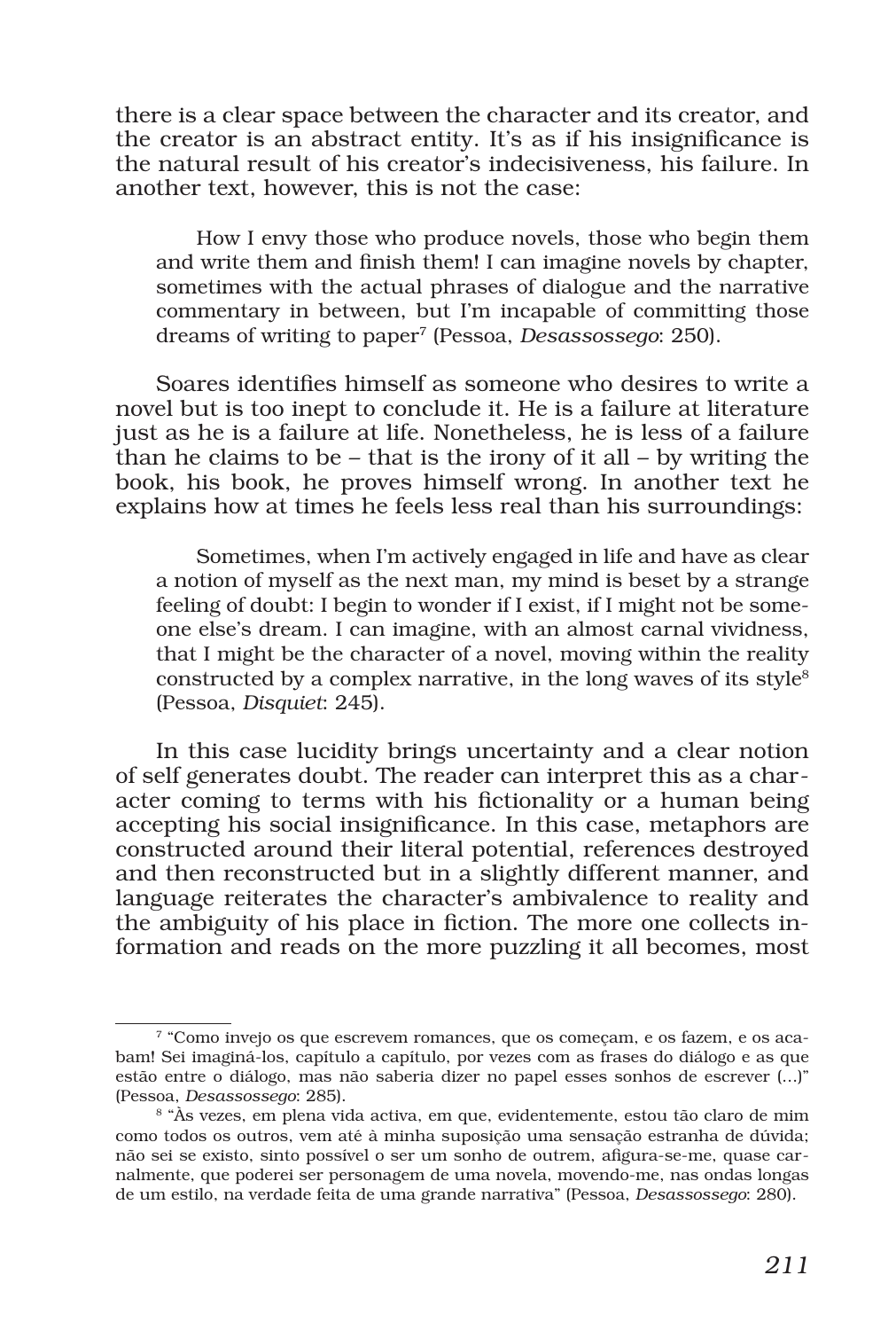metaphors about the act of writing become litotes. Fernando Pessoa uses fictional layers and language indeterminacy to bemuse the reader's natural desire for coherence.

In fact, the texts of the *Book of Disquiet* are often constructed around *reductio ad absurdum* and the narrator even claims in one of the texts that: "*Reductio ad absurdum* is one of my favourite drinks"9. This just adds another layer of irony to an already ironic construction, an inward spiral of doubt. Or, as Álvaro de Campos, one of the heteronyms, described Fernando Pessoa, "a ball of yarn wrapped in on itself"<sup>10</sup>. On one hand, what holds together the texts is an aesthetics of negation, on the other, the fact that the book exists proves that that negation is dubious. As Paul de Man explains, irony can expand and develop as *vertige*:

Irony possesses an inherent tendency to gain momentum and not stop until it has run its full course; from the small and apparently innocuous exposure of a small self-deception it soon reaches the absolute. Often starting as litotes or understatement, it contains within itself the power to become hyperbole (215).

The narrator of the *Book of Disquiet* claims that "novelistic figures, as we all know, are as real as any of us"11 (344). Evidently this is not true for us, but in Soares' case it might well be. He exists in a fictional universe where he is constantly questioning his own reality and doubling his nonexistence. However, it is his insignificance, his ability to construct himself in his nothingness that has made the *Book of Disquiet*, Fernando Pessoa's most popular book in the Anglophone community. He is the antihero of the office desk fighting a dreary life of routine by failing to write a book. Leopold Bloom is a man with an extremely interesting life in comparison.

The *Book of Disquiet* could be interpreted as Fernando Pessoa's attempt to overcome the novel that he could never have written. Nonetheless, its existence brings up questions as to what the novel is and how one can outline the boundaries of prose-fiction's first-person narratives. If it is not a novel then

<sup>9</sup> "A *reductioad absurdum* é uma das minhas bebidas predilectas" (Pessoa, *Desassossego*: 290).

<sup>10</sup> " (...) o próprio Fernando Pessoa seria um pagão, se não fosse um novelo embrulhado para o lado de dentro" (Campos, *Notas*: 42)

 $11$  "As figuras de romance são – como todos sabem – tão reais como qualquer de nós" (Pessoa, *Desassossego*: 378).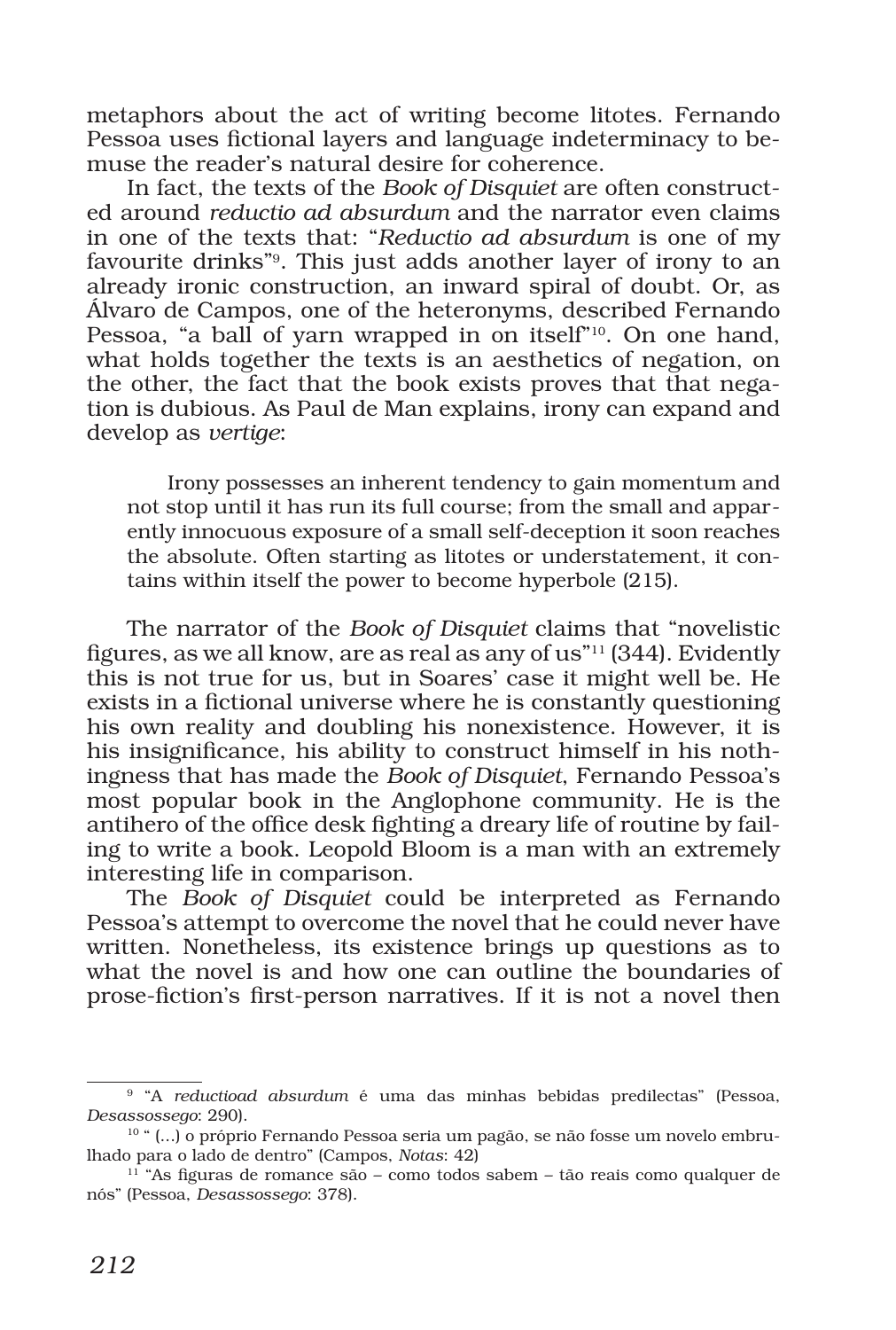what is it? Clearly it cannot be an autobiographical literary form as there is no possibility of an autobiographical pact with a fictional author. The question will remain unanswered with each new reading raising new questions, making the *Book of Disquiet* an open work of art *par excellence*.

Looking closely now on the initial comparison I made between the *Book of Disquiet* and *Ulysses*, and after having established that the *Book* is a self-referential piece of writing, one can look back on *Ulysses* and observe Joyce's, more subtle than Pessoa's, references to writing. A large part of Joycean exegesis examines "Penelope" as an example of stream of consciousness writing, or as a paramount model for how writing can resemble the "flow" of the mind (Cf. Attridge, 1989). Derek Attridge, however, demonstrates quite clearly, how James Joyce uses graphic marks to illustrate the relationship between writing and thinking in this episode:

"Penelope" is a text that exploits readerly habits to fuse speech and writing, or more accurately to demonstrate the inseparability and interdependence of speech and writing in a literate culture. Though its visual techniques it is able to suggest the unceasing passage of thoughts, impelled by strong opinions, desires, and memories, while at the same time revealing that thought, far from being a pure realm of subjectivity is traversed by the material, differential, and cultural properties of language (552).

That this characteristic of "Penelope" evaded most criticism for so long (Attridge's study dates from 1989) proves how subtle and hidden away some of Joyce's literary innovations really can be.

I will examine now what Fernando Pessoa had to say about *Ulysses*. Only one note on Joyce and on *Ulyssses* in particular has been found so far in his literary estate. This being so it can still help us to understand his apparent rejection of it and even to consider the difficulties and prejudices that came about in subsequent criticism. Pessoa writes: "The art of James Joyce, like that of Mallarmé, is an art preoccupied with method, with how it's made. Even the sensuality of *Ulysses* is a symptom of intermediation. It is a hallucinatory delirium – the kind treated by psychiatrists – presented as an end in itself"12 (*Prose*: 222).

<sup>&</sup>lt;sup>12</sup> "A arte de James Joyce, como a de Mallarmé, é a arte fixada no processo de fabrico, no caminho. A mesma sensualidade de *Ulysses* é um symptoma do intermedio. É o delírio onirico, dos psychiatras, exposto como fim" (Pessoa, *Apreciações*: 148).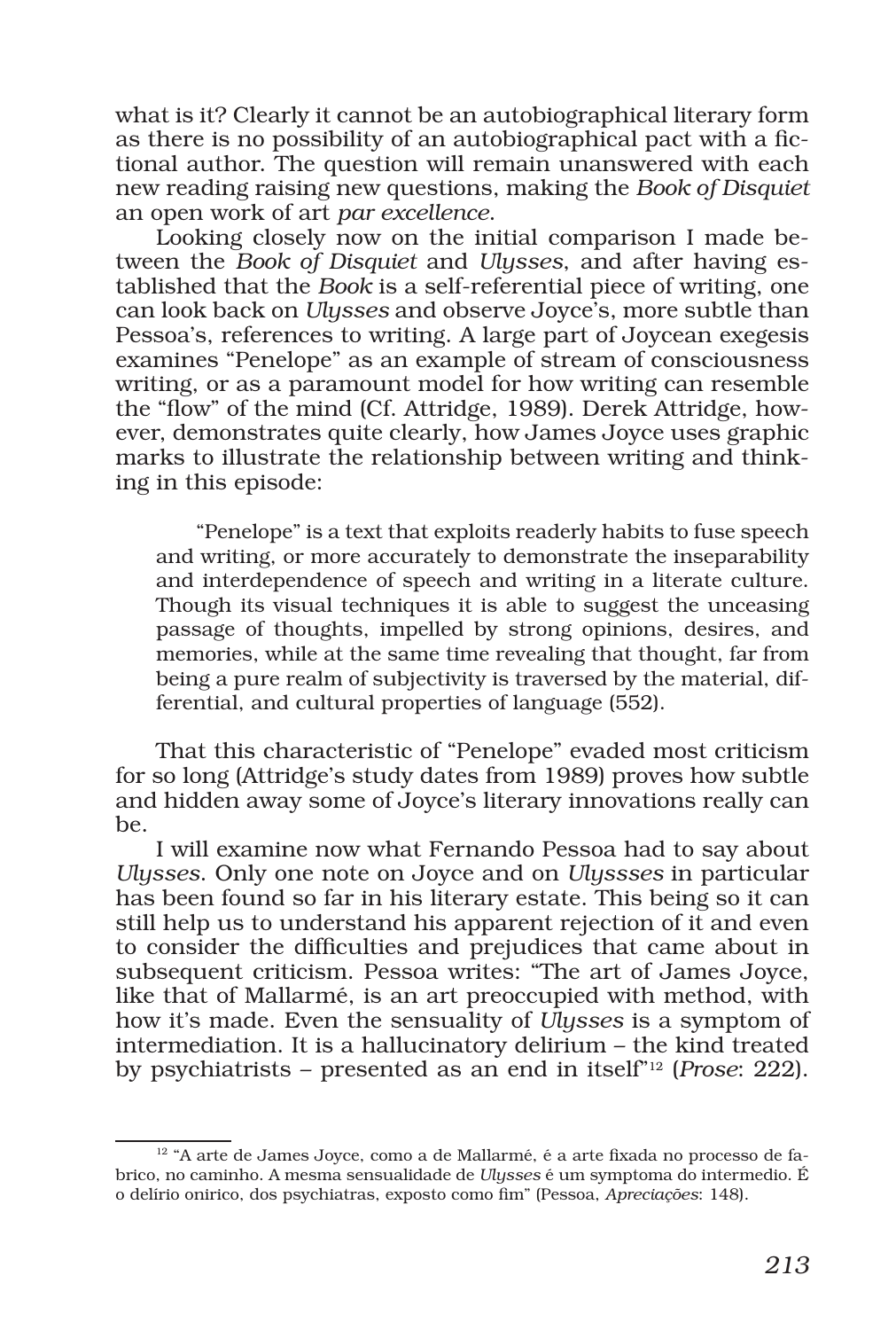One can argue that the *Book of Disquiet* is also an example of "an art preoccupied with method" it is a book conceived of texts without a stable organizational principle, most of them concerning the writing of said book. Now taking Pessoa's ambiguous evaluation of Joyce even a little bit further: is not heteronymity a form of "intermediation"? Is the term "hallucinatory deliriums" so far off from Álvaro de Campos' sensual and sexual rants in the "Ode Marítima" ("Naval Ode")? The conclusion one can take from this note on Joyce written by Pessoa is that the Portuguese poet fails to see a point in Joyce's experimental artistic gestures. Nevertheless, if one analyses the tone that characterizes other texts and notes written by Pessoa on other authors, one realizes that contradiction is an authorial mark of his appreciations of literary texts, especially those of those that could be considered his "rivals". Pessoa's possible intentions behind this note on Joyce require a more in depth comparative study, but his desire to manipulate posterity's evaluation of his own work can not be an excluded factor. One recalls Joyce's famous declaration on *Ulysses*: "I've put in so many enigmas and puzzles that it will keep the professors busy for centuries arguing over what I meant and that is the only way to insure immortality" (Ellmann: 501), an intention that Pessoa might have shared with Joyce but that the Portuguese poet never admitted with such blatant honesty.

This study only sheds a light on some of the ways which James Joyce and Fernando Pessoa overcame the boundaries of the novel. To this day one cannot affirm with complete certainty that the *Book of Disquiet* is a novel, nevertheless, its implications into the transfiguration of the genre cannot be ignored. *Ulysses* is more widely accepted as a novel, a consensus that the exegesis has had to admit so that it could move on to the more hermeneutically demanding, and therefore more "open" to new readings and innovative interpretations, *Finnegan's Wake*. One can, nonetheless, accept that both Pessoa and Joyce were pioneers in the destruction of the mostly plot-oriented novel of the past, giving birth to an age of the character. Exploring character though language in its most human dimension: by depicting incoherent minds reacting to life and social conventions as they appear: a life of social improvisation and survival.

## WORKS CITED

Attridge, Derek. "Molly's Flow: the Writing of 'Penelope' and the Question of Women's Language". *Modern Fiction Studies*. Volume 35. Number 3.